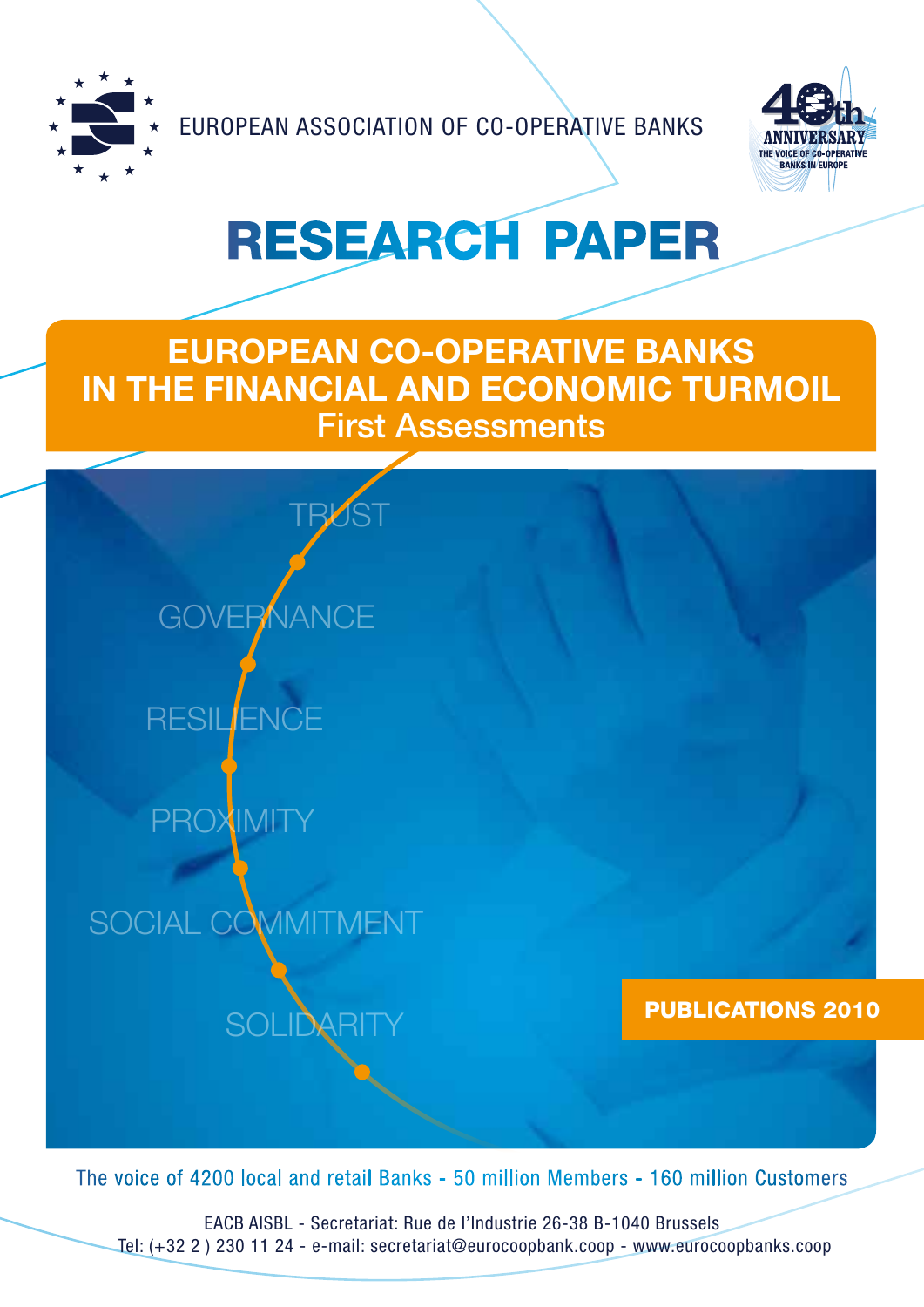# About EACB

The European Association of Co-operative Banks (EACB) has been the voice of co-operative banks at European level since 1970 and more recently at international level. It represents, promotes and defends the common interests of its 27 member institutions and of cooperative banks in general. Co-operative banks form decentralised networks which are subject to banking as well as co-operative legislation. With 4,200<sup>\*</sup> locally operating banks and 65,000 outlets, co-operative banks are widely represented throughout the enlarged European Union, playing a major role in the financial and economic system based on a long-term approach. In their long tradition, they have served more than 160\* million customers, mainly consumers, SMEs and communities. Europe's cooperative banks represent 50 million members and 750,000 employees and have an average market share of about 20%. In some countries, such as Austria, Germany, Finland, France, Italy and the Netherlands, the market share is well above this figure, ranging from 30% to 50%. Their resilience during the crisis make co-operative banks a key driving force in the economic recovery. For all inquiries please contact

European Association of Co-operative Banks (EACB) E-mail: secretariat@eurocoopbanks.coop Telephone: (+32) 2 30 11 24 Website: www.eurocoopbanks.coop

© Copyright 2010: European Association of Co-operative Banks

Terms and Conditions: Please mention source when quoting. All right reserved.

*\* 2007 figures*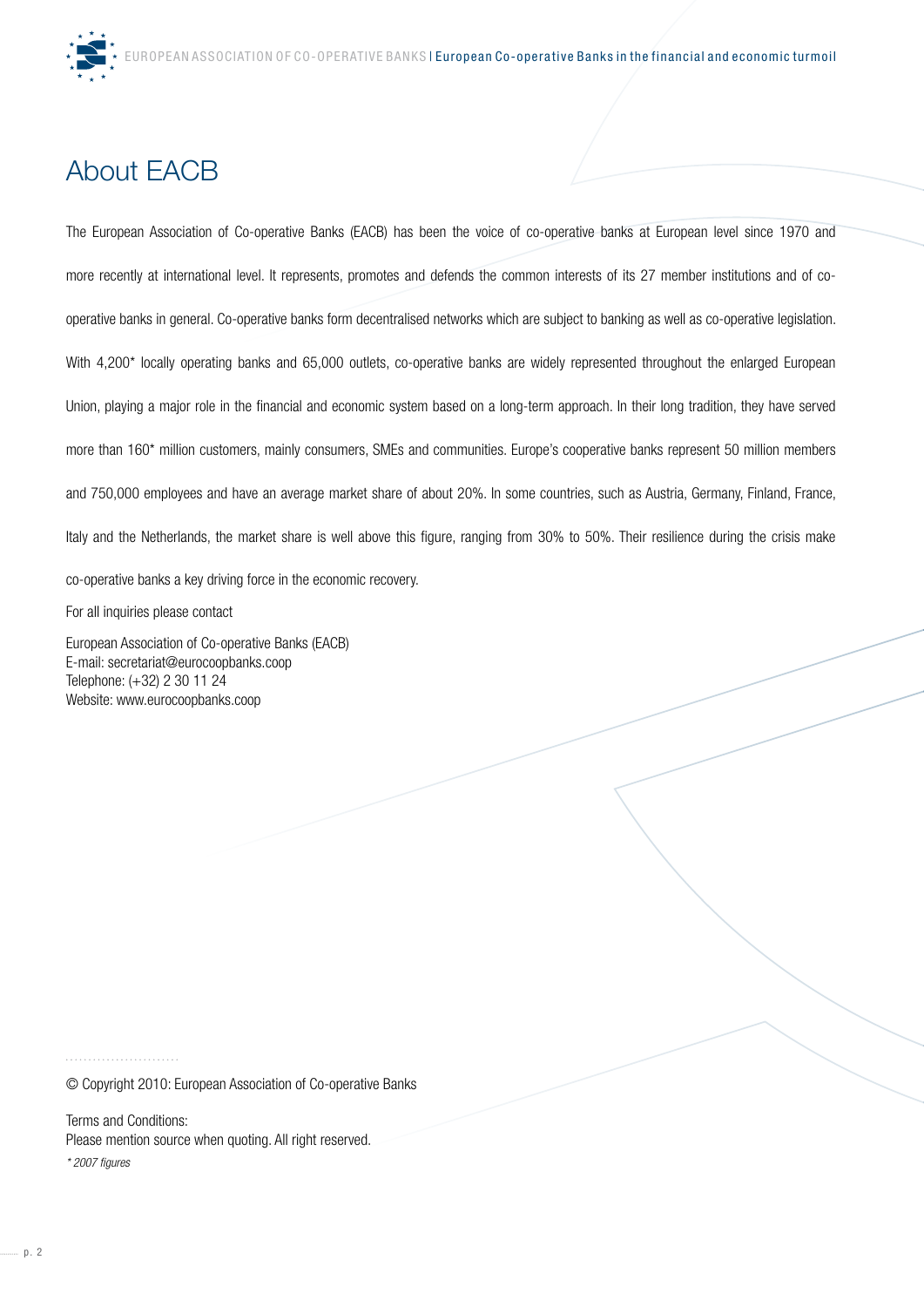

# Table of Contents

| Conclusion |  |  |  |  |  |  |  |  |  |  |  |  |  |  |  |  |  |  |
|------------|--|--|--|--|--|--|--|--|--|--|--|--|--|--|--|--|--|--|
| References |  |  |  |  |  |  |  |  |  |  |  |  |  |  |  |  |  |  |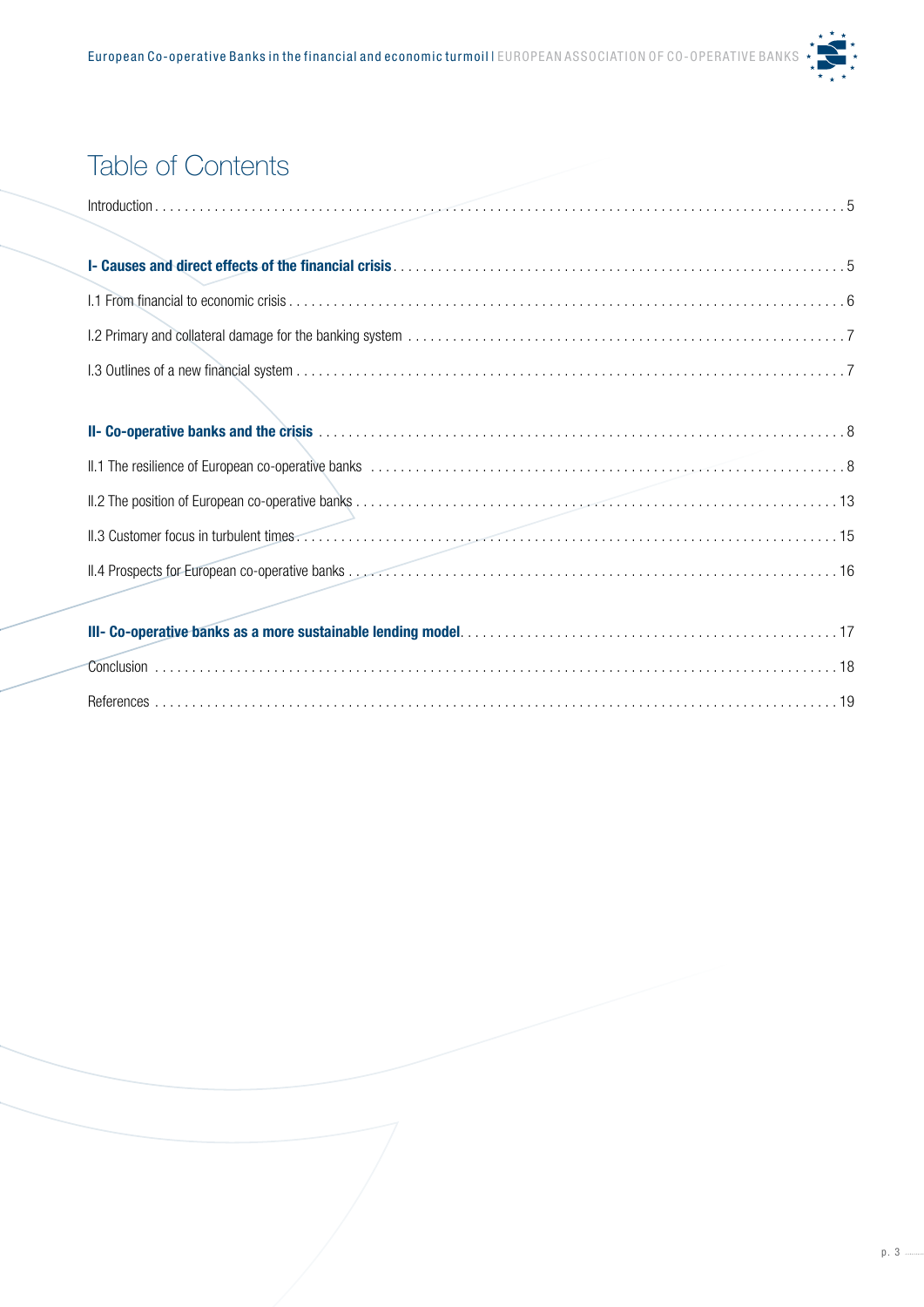

# Foreword

It is evident that the interest of analysts, policy makers and researchers in the co-operative banking model has increased considerably over the last two years. The European Association of Co-operative Banks largely attributes this increased attention to the fact that co-operative banks escaped relatively unscathed from the financial and economic crisis thanks to their unique characteristics, not least in terms of their corporate governance. This development is encouraging, because the characteristics and achievements of co-operative banks in the past few years have been largely neglected in publications, the press and various reports. But the success of the co-operative business model has been clearly evident in the results they have achieved at local and regional level. The strongest proof of the vitality of the co-operative business model is the increase in market shares over the last decade and the rise in member-to-population ratios in particular.

This report prepared by the European Association of Co-operative Banks aims to contribute to an even better understanding of the strengths of the co-operative banking model. To this end, this study assesses the short-term and longer term implications of the financial crisis for cooperative banks. As it is convincingly demonstrated, member ownership has contributed to the relatively good performance of co-operative banks before and during the crisis. The key point is that members, who are also customers, own the entire co-operative organisation. Member ownership is reflected in an approach that is consensus-driven to a greater extent and avoids a strong fixation on just one stakeholder. The concomitant long-term view and risk-averse stance translate into a more conservative banking strategy directed towards retail banking. In addition, co-operative banks add a large part of their profits to reserves or own funds. Consequently, co-operative banks are some of the most highly capitalised institutions in Europe and tend to contribute to the stability of national financial systems.

The unique features and core competences of co-operative banks provide a solid starting point with clear opportunities for the forthcoming years. For instance, most of the 'new' characteristics of the global financial system – a much stronger customer focus, a greater focus on integrity and ethics, a responsible risk attitude, a longer-term perspective and improved transparency – have been part of co-operative banks' DNA from the outset. But this does not mean that these opportunities can be simply cashed in. A proactive and innovative attitude is needed to contend with a wide range of manifest challenges. The bottom line is that the success and life expectancy of co-operative banks depend on the legal environment, their competitiveness, the quality and strategy of their management, and, last but not least, their relationships with their members. The long history of co-operative banks shows that they can live up to these expectations.

#### **Piet Moerland**

*President of the European Association of Co-operative Banks*

Brussels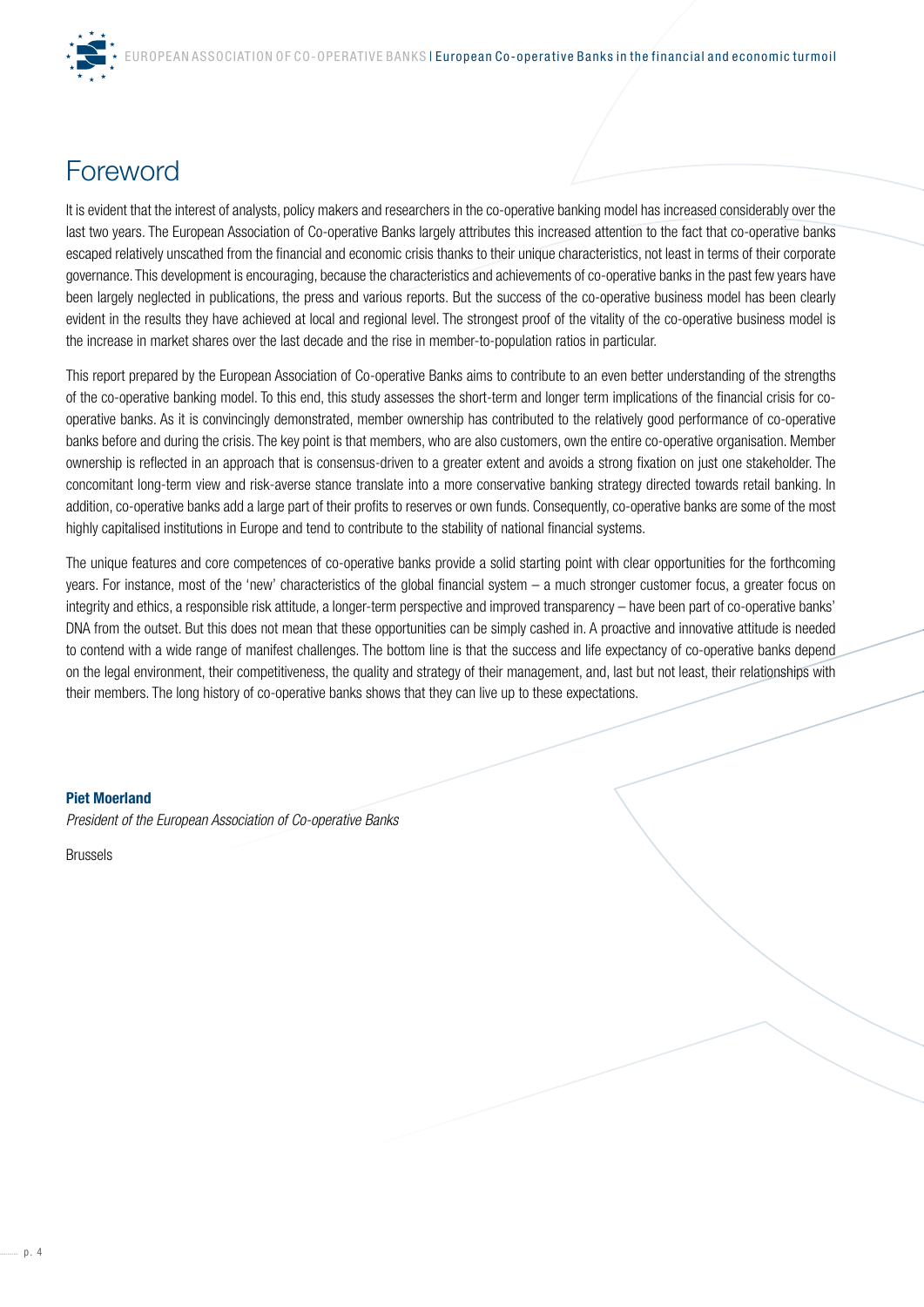

### **Introduction**

In the recent years we have faced an unprecedented turmoil that has profoundly shaken the fundamentals of finance and economy worldwide. This has stimulated reflections and analyses from various perspectives. Economists, policy makers, analysts, international organisations, opinion makers and many others have contributed to this discussion with reports and studies on different aspects of this crisis. The European Association of Co-operative Banks (EACB) intends to contribute as well to this debate and has co-ordinated the efforts of its members and of the European think tank on co-operative banks to produce an assessment of the crisis and the performance of co-operative banks. The analysis is structured as follows: chapter 1 focuses on the causes and effects of the crisis; chapter 2 assesses the position and performance of co-operative banks before and during the turmoil; chapter 3 suggests a new model to assess banks performance concluding that the stakeholder finance embodied in co-operative banks might be a more sustainable lending model for the future.

To sum up, the co-operative banks business model has demonstrated to be both sustainable and resilient to financial shocks. Co-operative banks have been displaying stable profit growth, relatively limited write-downs, low provisions and low losses, fewer significant credit risks and a strong capitalisation vis-à-vis commercial banks over a long number of years. Moreover, comparisons with commercial banks on the basis of key financial figures and simple measures of banking stability indicate a beneficial influence of co-operative banks on the stability of national financial systems. Before the US asset price bubble burst, co-operative banks did actually have better Tier 1 ratios, more stable profit growth and a more solid balance sheet structure. Their operations, measured in terms of the cost/income ratio, became more efficient in the years before the crisis. Owing to their characteristics, structure, financial solidity and their ability to remain close to the customers, co-operative banks seem to emerge as clear winners of the recent turmoil, with less write downs, a viable business model generating solid revenues, and renewed approval from customers.

This ability of co-operative banks to come along their members and clients in the good days as well as in the bad days shows the efficiency of their sustainable development strategy. It also shows the quality of their governance, based on the principle "one person, one vote". Marrying general interest with individual interests, this principle fosters the adoption of decisions reflecting the whole utility of a project, on a short as well as on a long term. Co-operative banks remain faithful to the ethic guiding their actions: responsibility, solidarity, proximity.

## I. Causes and direct effects of the financial crisis

The roots of the most recent credit crisis lie in the United States. Initially, five key factors activated a self-reinforcing mechanism in the financial system (see diagram 1). This took place against a macro-economic background of extensive worldwide imbalances in balances of payments, with the US developing into a major debtor. The excess of savings in emerging countries was invested in the US and led to low long term interest rates. The level of interest rates stimulated lending and raised households' borrowing capacity. US house prices increased sharply, and although this decreased the affordability of houses, banks were both able and willing to provide further credit, with no increase in capital requirements as they could book it off their balance sheets. Households' willingness to borrow and banks' willingness to lend were based on expected continued rises in house prices. In order to increase lending, banks eased mortgage loans criteria, and more risky mortgage products were introduced. This set of circumstances gave rise to speculation in the US housing market and drove prices up further. Banks were able to continue to finance the accelerating credit growth by partly securitising mortgages immediately. This was stimulated by the prevailing international framework for banking supervision (basically, Basel I). Securitisation generated liquidity for banks and mitigated the solvency pressure of lenders. Securitisation enabled banks to free up a relatively substantial amount of capital to increase the provision supply of mortgages further.

Owing to the increased risk tolerance and the search for yield among many market participants, the mortgage securities, despite their diminishing quality and increased risks, were in great demand for a long time among investors and banks worldwide. Supervisors and rating agencies insufficiently recognised the growing discrepancy between the actual and the underlying value of these financial products. This gave rise to a self-reinforcing process, nourished by over-optimism, insufficient pricing of risk and a search for yield in times of low interest rates. In the run-up to the financial crisis, the risks associated with financial transactions were collectively underpriced worldwide.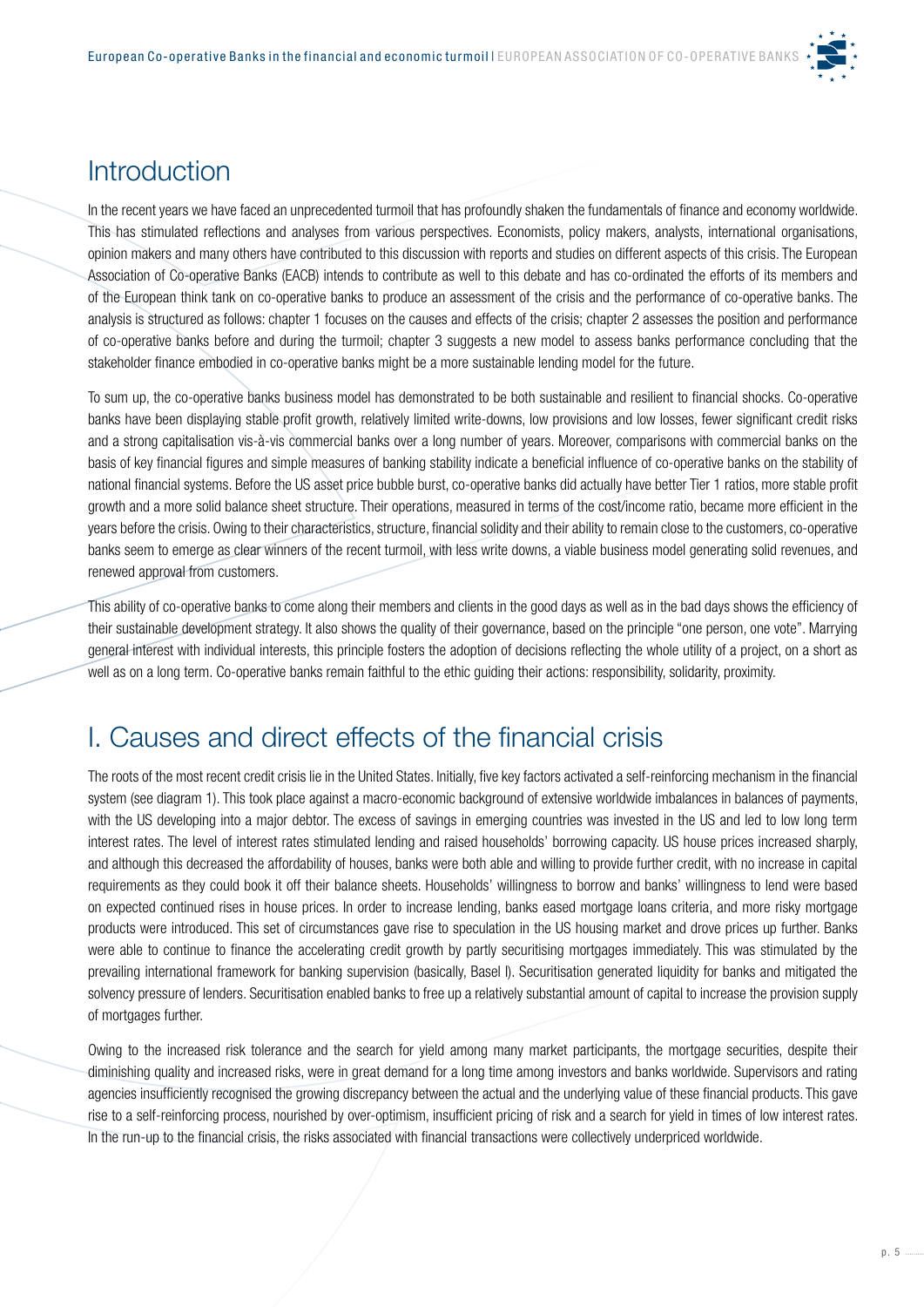

**Diagram 1 Causes of the credit crisis** 



This process of continually rising asset prices was progressively ended by monetary tightening of the Federal Reserve Bank, which unexpectedly produced dramatic chain reaction in the financial and economic systems. It started with increasing payment difficulties for households that led to foreclosure sales, which put pressure on house prices. A negative spiral of falling house prices, foreclosures, declining consumer and producer confidence, increasing defaults on credits, collapsing confidence and rising questions about the real value of assets linked to the housing market, then those questions spread toward other asset classes, and entailed a freezing of many markets. These developments led to write-downs of credit portfolios for all banks owning such products, worldwide losses and capital shortages at (investment) banks, a closed interbank money market and a complete loss of confidence in the financial system ensued.

Despite major liquidity support operations and enormous interest rate cuts by central banks and capital injections by governments around and after mid-2008, several banks have failed or had to be bailed out by take-overs or nationalisations all over the world. But most troubled banks received state support and were saved, since they played a vital role in national economies (too big to fail). Among them are some of the biggest European banks, like Royal Bank of Scotland, Lloyds TSB-HBOS, Fortis, Dexia, Commerzbank, Hypo Real Estate, Northern Rock and Bradford &Bingley, as well as Irish and Icelandic banks.

#### I.1 FROM FINANCIAL TO ECONOMIC CRISIS

The financial crisis has also induced consumers and enterprises to clean up their balance sheets (deleveraging) and to adjust their consumption and investment patterns. These adjustments have had severe repercussions for the real economy. Consumption and investment have fallen worldwide, causing an unprecedented recession. In an attempt to mitigate the negative effects of the financial crisis on their real economies, many governments have taken measures to support certain industries, e.g. the automobile sector, to boost consumption and to maintain purchasing power. These budgetary and fiscal measures lead to sharply rising government deficits (not to mention the capital injections in financial institutions). Many countries have been confronted with rapidly rising unemployment rates and increasing bankruptcies since 2008.

Hence economic and financial crisis intertwined, resulting in severe consequences on the social and economic life in developed countries. In many countries, economic crisis started before the financial crisis, which in return fuelled the economic crisis.

While we are currently witnessing some signs of recovery, we are still far away from a situation of solid economic growth. The rebuilding in inventories, the next "bullish" story in the months ahead will play an accelerating role on industrial production. However the normalisation process will presumably not last long as the recovery in global demand is not expected to be robust enough to sustain the momentum.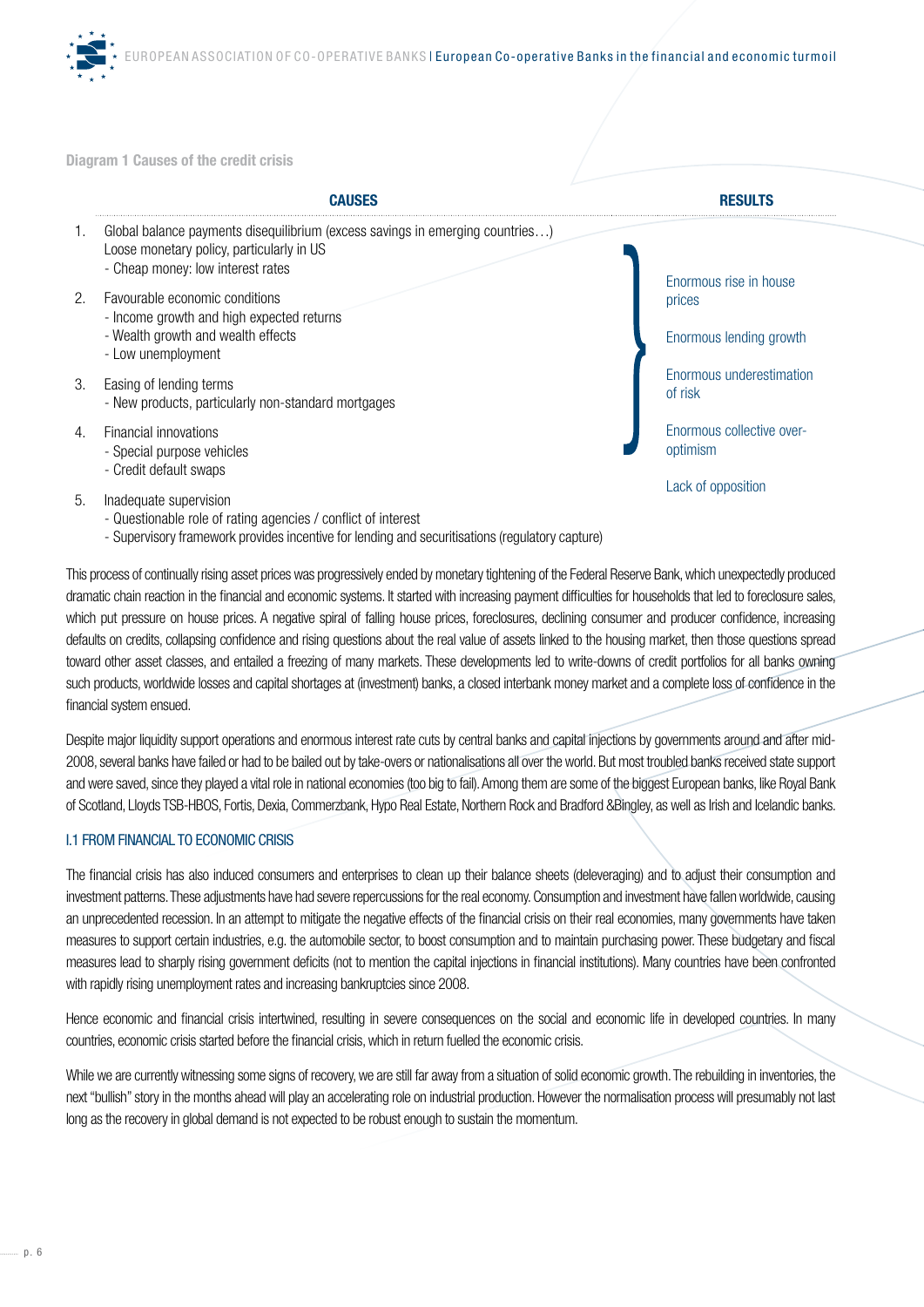

Moreover the underlying fundamentals of the European economy remain fragile. In most EU-countries, the ongoing deterioration in the labour market, tight credit conditions, the reversal of the deflation process and finally the mounting pressure to deleverage also public debt will put some drag on consumption and investment growth. Private consumption is expected to grow but at a moderate pace. The overcapacities inherited from the crisis will be the main impediment to a revival in investment, but the contraction is expected to slow down in 2010.

#### I.2 PRIMARY AND COLLATERAL DAMAGE FOR THE BANKING SYSTEM

Banks were in the eye of the financial crisis storm very early on, and they are still making headline news, despite the spread of the crisis to other economic sectors. Until the end of 2008, the financial crisis had mainly only affected CIB (Corporate and Investment Banking) business areas and asset management in the broadest sense, including private banking, global custody and life insurance. It is only after the failure of Lehman Brothers that a more marked propagation to all areas of banking and to a very large number of countries has taken place. The dimension of the crisis has been growing over time and even emerging economies, that were initially spared, have been more or less severely hit later on. Among the hardest hit were various new EU member countries not yet belonging to the European Monetary Union, relying on large capital inflows and having their exchange rates pegged to the euro.

Hence bank support plans and ongoing efforts to bolster their financial strength, restore confidence and ensure that they continue to finance the real economy are of utmost importance. As "finance providers" banks could very negatively affect the recession cycles, should they ration the supply of credit. In other terms a credit crunch might be very dangerous and would increase the customers' difficulties and delay the economic recovery. At the same time the economic slow down has dramatically reduced the production and the demand for credit. It should be noted however that the current situation and the impact of the crisis is very different from one country to the other and between banks.

The fact remains that all banking businesses, starting with the securitisation business, have been suffering and the situation is not likely to improve substantially in the coming quarters. Whereas the first phase of the crisis, which was more financial in nature, mostly affected securitisation activities, phase two has turned into a more classic crisis featuring a general activity slowdown and, most importantly, an increase in the cost of risk that has spread to a broader range of businesses. Following the initial blow of the direct effects, financial institutions are now confronted with the recessionary effects of the financial crisis. They have hopefully now recovered sufficiently from the initial shock to face these economic challenges and to bear the associated losses. The wave of regulatory and supervisory adjustments, that has followed the crisis also risks adding new burdens, despite the incontestable constructive aiming at bringing more stability in the financial sector and reducing the probability of the next crisis.

#### I.3 OUTLINES OF A NEW FINANCIAL SYSTEM

The crisis has revealed various shortcomings of the financial system and its supervision. This has stimulated actions from the legislative point of view but also a wave of self-assessments and reflections of the role of financial institutions. As a result, the main characteristics of the financial system are likely to change drastically. Six major changes can be identified, on which future policies are likely to insist: the most striking one is the increased level of capital requirement for financial institutions, on which most countries agreed on, notably in the G20 summit. It is closely followed by a greater focus on integrity and ethics, a more efficient risk attitude, the application of a longer term perspective, more transparency and last but not least a greater customer focus. Of course, the financial sector has also been performing a critical self assessment and is taking initiatives to improve its ethics, risk perception and risk attitudes. Accordingly, proposals have been put forward for an adequate structure of executive and employee remuneration in the financial system.

Overall, it is expected that greater emphasis will be placed on people and their ability in taking financial decisions, as well as on the social role of banks. The incorrect assessment of the underlying risks of subprime securitised mortgages has taught important lessons in terms of a dangerous short-term attitude and individual behaviours. Banks, institutional investors, businesses and private individuals will have to make much more conservative risk decisions when dealing with complex financial instruments. It is also likely that greater emphasis will be placed on customer education, protection and responsible lending. The likely outcome will be a reallocation of capital in favour of universal banking model, both well funded and well capitalised. It is also likely that a return to a more traditional intermediary role of banks on the basis of the original "originate to hold" model will gain momentum.

The perspective of a return to a more conservative and traditional model that puts the clients and the real economy at the heart of its activities will hopefully restore confidence in the financial system, which will in turn contribute to financial stability. Co-operative banks have in this respect an important role to play. They are all the more motivated to fulfil this responsibility, as the crisis underlined the high adequacy and solidity of their model. In this regard, co-operative banks somehow exactly match the new model fostered by regulators.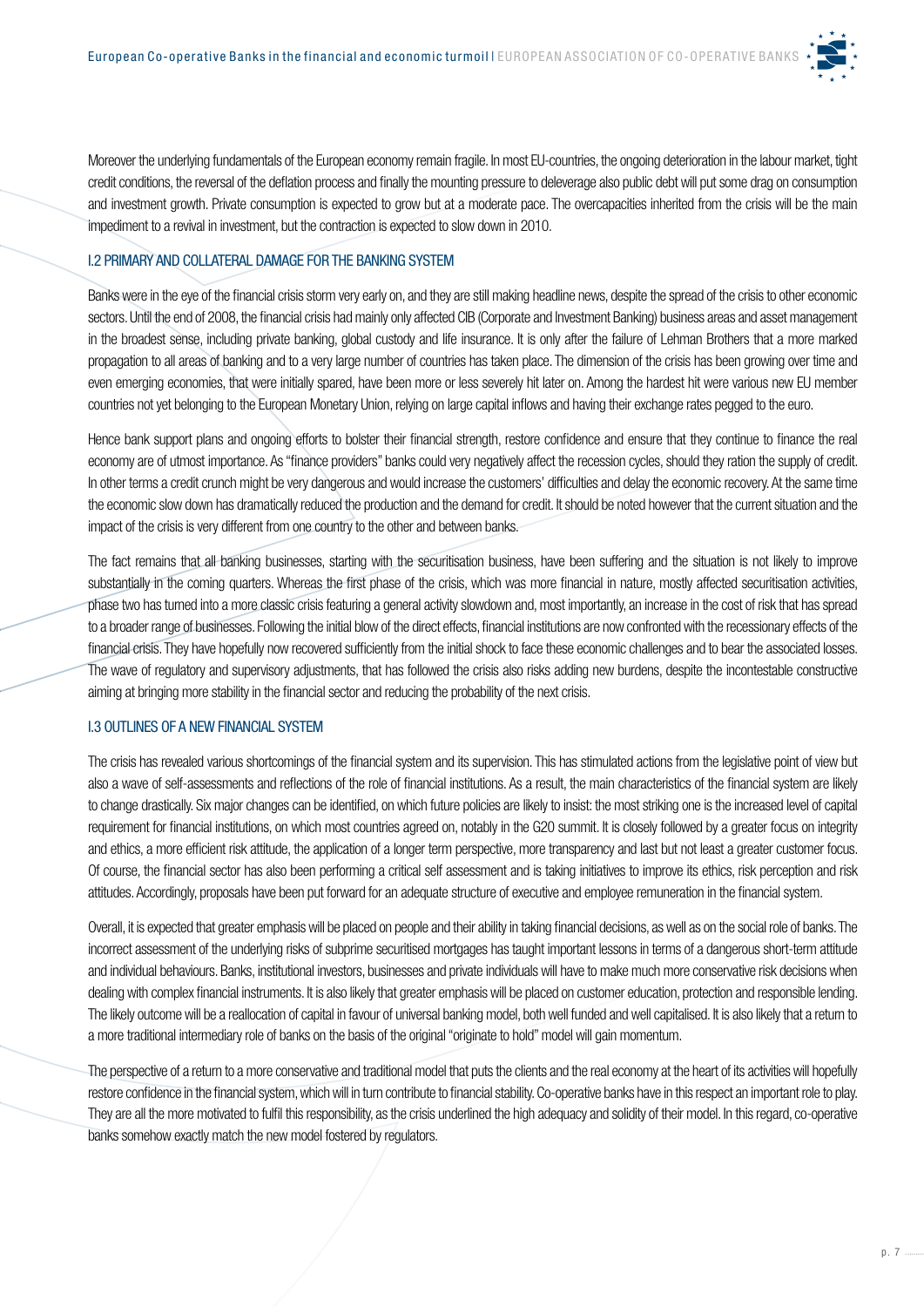

# II- Co-operative banks and the crisis

Co-operative banks were certainly not immune from the worldwide developments described so far. While many of the large co-operative banks have suffered substantial losses on risky investments, they do seem to have been hit relatively less severely by the direct effects of the crisis than private and investment banks. Their losses and write-downs appear to be relatively moderate and mainly concentrated in the international activities. Besides, no co-operative bank has fallen under nationalisation programmes nor has been declared bankrupt. As it will be discussed later, co-operative banks are predominantly domestically and retail orientated. As such, they have better knowledge about the risks in their business than other players. This does not mean however that they are immune: as part of the system they are also affected by the economic downturn because many of their retail and wholesale clients are hit by the recession.

This is not surprising as with very strong ties in local economies, co-operative banks are affected by any turbulence at local level. This has been quite severe in recent months. Moreover, due to the central role of members in the banking relationships, they are impacted by the reduced financial capacity of households, professionals and businesses who are typically members of co-operative banks.

However at least five characteristics set co-operative banks apart from other banks:

- they are generally well capitalised, and solid;
- they apply a distinctive business model in banking that puts the members and customers at its heart, with a long-term perspective through good and bad times;
- they have built-in anti-cyclical behaviour and internal deposit guarantee schemes.
- they have tight bottom up control mechanisms.
- they apply a democratic governance scheme, based on a wide involvement of their members in decisions taking, in a bottom-up way.
- In general those distinctive characteristics have ensured that the co-operative banks model would show its resilience and sustainability during the crisis.

#### II.1 THE RESILIENCE OF EUROPEAN CO-OPERATIVE BANKS

During the recent crisis, we have observed the failure of a large number of financial institutions, even the least suspect. In general however the financial institutions that have failed were commercial banks and public banks (Landesbanken in Germany) or former co-operative groups that choose to demutualise, such as Northern Rock and Bradford & Bingley in the UK. On the contrary, no European co-operative bank has ever failed.

When looking more closely at the direct cost of the crisis, similar conclusions can be drawn: more than 95% of write downs registered worldwide were due to commercial banks and some public banks; the cost in terms of loan losses provisions seems more equally distributed. Recapitalization (in particular state aids) was also massively directed towards commercial banks and some public banks. Co-operative banks have therefore been hardly responsible for the direct costs of the crisis, despite their heavy weight in the economy, with about 20% in terms of deposits market share.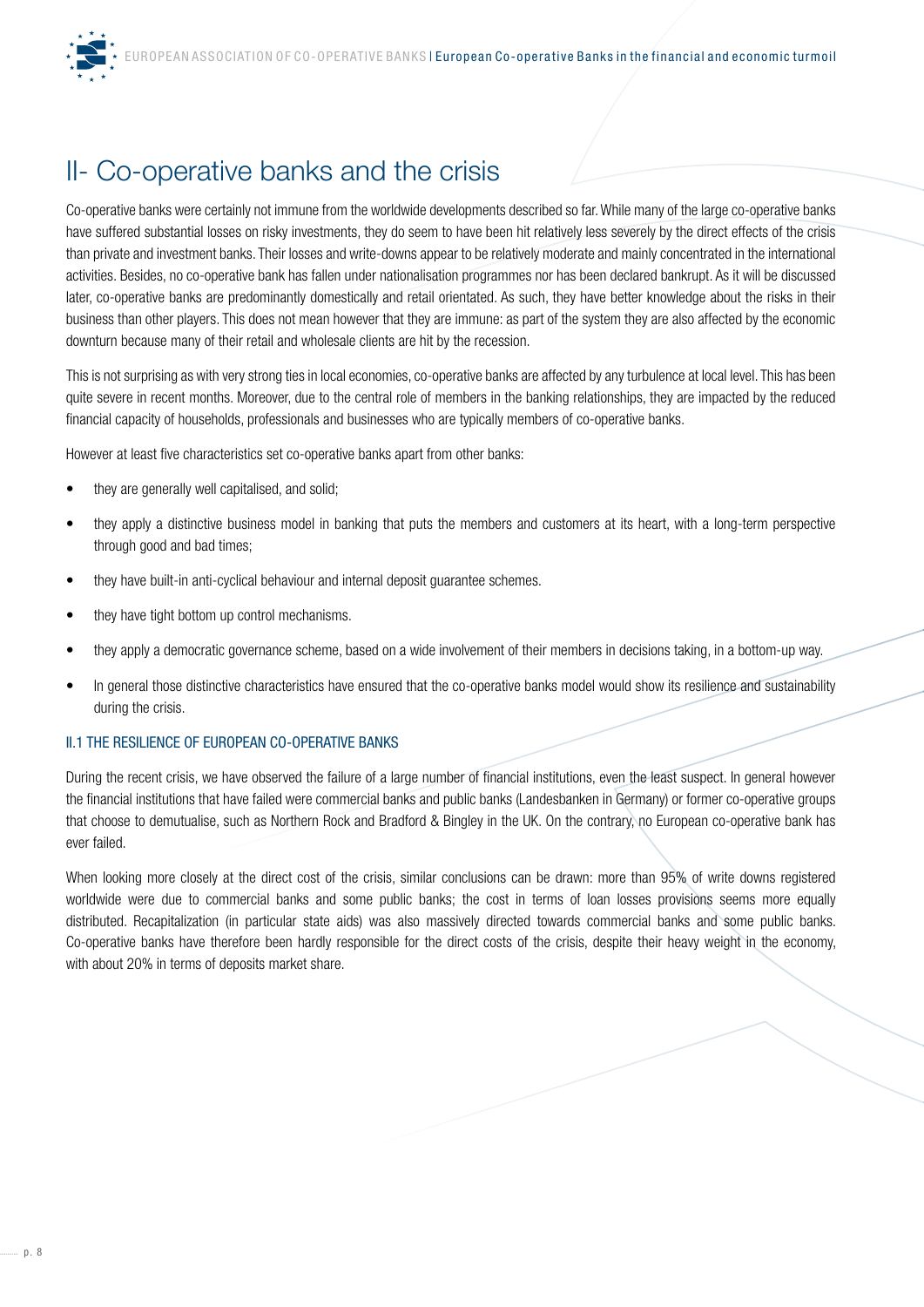

| Global cost of the crisis to date (\$ Bn) |  |  |  |
|-------------------------------------------|--|--|--|



*Source: Bloomberg, October 2009*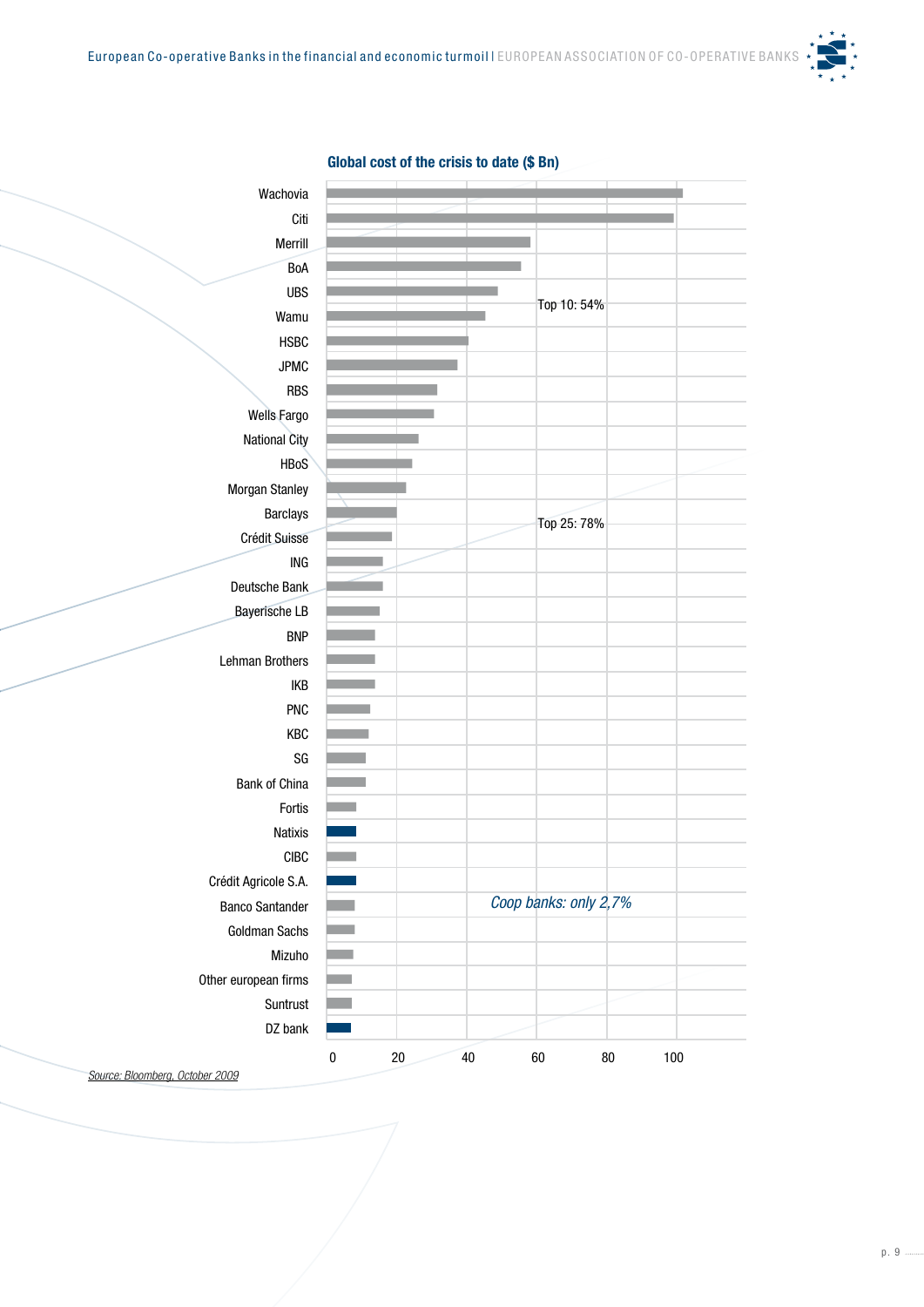There are a number of explanations for this lower fragility. The most important ones can be identified as follows:

- 1. The corporate governance structure plays an important role. Member ownership entails a conservative banking approach with a longer term perspective and a focus on retail banking because the primary mission of co-operative banks is to provide services to their members/ customers who are typically, individuals, household and SMEs, i.e. retail banking. This banking area is characterised by relatively lower risks, lower volatility and more stable returns. Their focus on retail banking is mirrored in the type and number of customer they serve. Co-operative banks serve more than 159 million customers in Europe with an average market share in SME financing of around 29%. Although co-operative banks have naturally expanded the scope of their activities in recent years by moving into cross-border markets and rolling out new services, this expansion has respected their core values and their corporate governance rules, resulting in a business model with prudent management and clear responsibilities towards members.
- 2. Secondly, co-operative banks' business model is not based on selling commoditised credits (OTD, "originate to distribute") but , with the aim of responding to the needs of their members/customers, it is based on a more traditional "intermediation role" along the OTH ("originate to hold") model. As a consequence co-operative banks remain committed to the real economy, and they can play an important role in the recovery process after the crisis.
- 3. Third, the resilience and solidity of co-operative banks is also linked to the existence of internal cross guarantee or institutional protection schemes. Those schemes create solidarity between the independent local co-operative banks, by guaranteeing the client deposits in case of failure of one of the local banks adhering to the scheme. In fact this specific mechanism of co-operative banking groups exists alongside the national deposit banking schemes that are imposed by the national authorities in the European countries to guarantee clients deposits. This co-operative feature turns out to be highly valuable in these times of turbulences as it strengthens customer trust. This element contributes to reassuring clients as far as the guarantee of their savings is concerned: co-operative banks are perceived as bulwarks of safety and accessibility.
- 4. Finally, the resilience of co-operative banks can be explained by their strong financial performance as it emerges from data collected before, during and after the credit crisis<sup>1</sup>. The analysis below aims at demonstrating how the distinctive characteristics of co-operative banks are reflected in their financial performance and/or key figures. Three important, interdependent indicators are reviewed:
- a Tier 1 ratio
- b Profitability
- c Efficiency (expenses/income ratio)

#### **a. Tier 1 ratios**

Chart 2 shows the Tier 1 ratio for several co-operative banks at year-end 2008. This ratio reflects the amount of regulatory capital relative to the riskweighted assets of a bank. It can be concluded that co-operative banks maintain a high level of capital. Those results are not surprising and in line with some of the features described in the previous paragraph. As co-operative banks add a major portion of their profits to the reserves year after year, they were able to become quite large. This is partly due to legal requirements under co-operative banking law in the different European countries, but also more basically due to the conviction (recently agreed by the G20) that high capital level is simply necessary with a view to continuity. Co-operative banks capital could be interpreted formally as an intergenerational endowment<sup>2</sup>, while the options to quickly raise capital are usually limited.

In the course of 2008, the Tier 1 ratios of many banks have deteriorated worldwide. Several banks have had to attract extra capital. Chart 2 below illustrates the fact that co-operative banks entered the crisis with a strong capital base and subsequently strengthened their capital position in 2008. It should be noted that the Tier 1 capital ratios pertain not just to the co-operative banking part, but to the entire co-operative groups (including other financial services like e.g. insurance companies).

<sup>1.</sup> The performance of the co-operative is not merely restricted to its financial performance or favourable pricing for customers. Performance is also reflected in the degree of customer satisfaction, in the extent banks act in customers' interest, in the access offered to networks and knowledge of the bank, in the stability/duration of relationships, in the way banks deal with the environment/sustainability, in the degree of transparency et cetera (not necessarily in that order).

<sup>2.</sup> For more precise details, see Fonteyne (2007).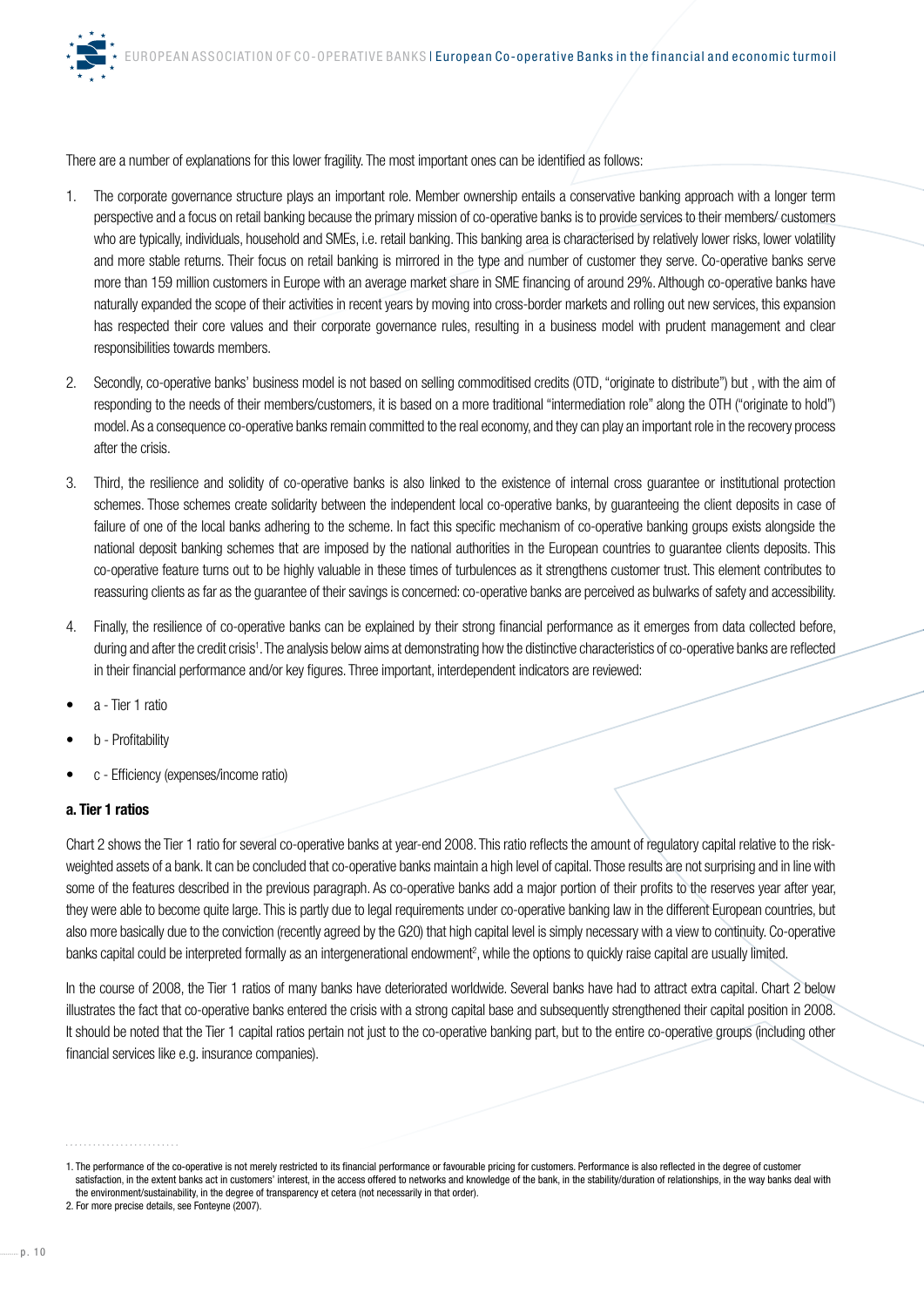The notion that European co-operative banks, with their strong capital reserves and stable income, contribute to the stability of the banking system is increasingly supported by empirical studies. The researchers Hesse and lhák (2007) of the IMF concluded that the strong capitalisation, the stable income of co-operative banks and their prudent risk-management more than offset the adverse influence of lower profitability on their stability<sup>3</sup>. Overall, in their view, financial co-operatives have a very positive contribution for the stability of the national financial sector.



#### *Source: Annual reports*

#### **b. Profitability**

The primary goal of co-operative banks is to maximise members/customers value, while profit maximisation is not a target per se. Profit is however a necessary condition, without which the co-operative banks would be unable to grow or invest sufficiently. In this respect it is not surprising that data show a comparatively slightly lower profitability vis-a-vis the average of the commercial banking sector. More precisely, cooperative banks do not only chase profits maximisation, but rather stakeholders' value maximisation, their members being also customers. So besides a pure financial dividend, co-operative banks externalize a social dividend. It consists for example in providing its members/customers with top quality products and services at the best possible prices.

Profitability is usually assessed in terms of return on assets and return on equity. EACB calculations, based on a sample of forty five banks located in Western Europe, show that the return on assets and return on equity of co-operative banks are lower than for commercial banks, as expected. The lower return on equity, however, can be partly explained by the lower leverage resulting from a higher core capital ratio for the co-operative banks.

3. See also Groeneveld and de Vries (2009).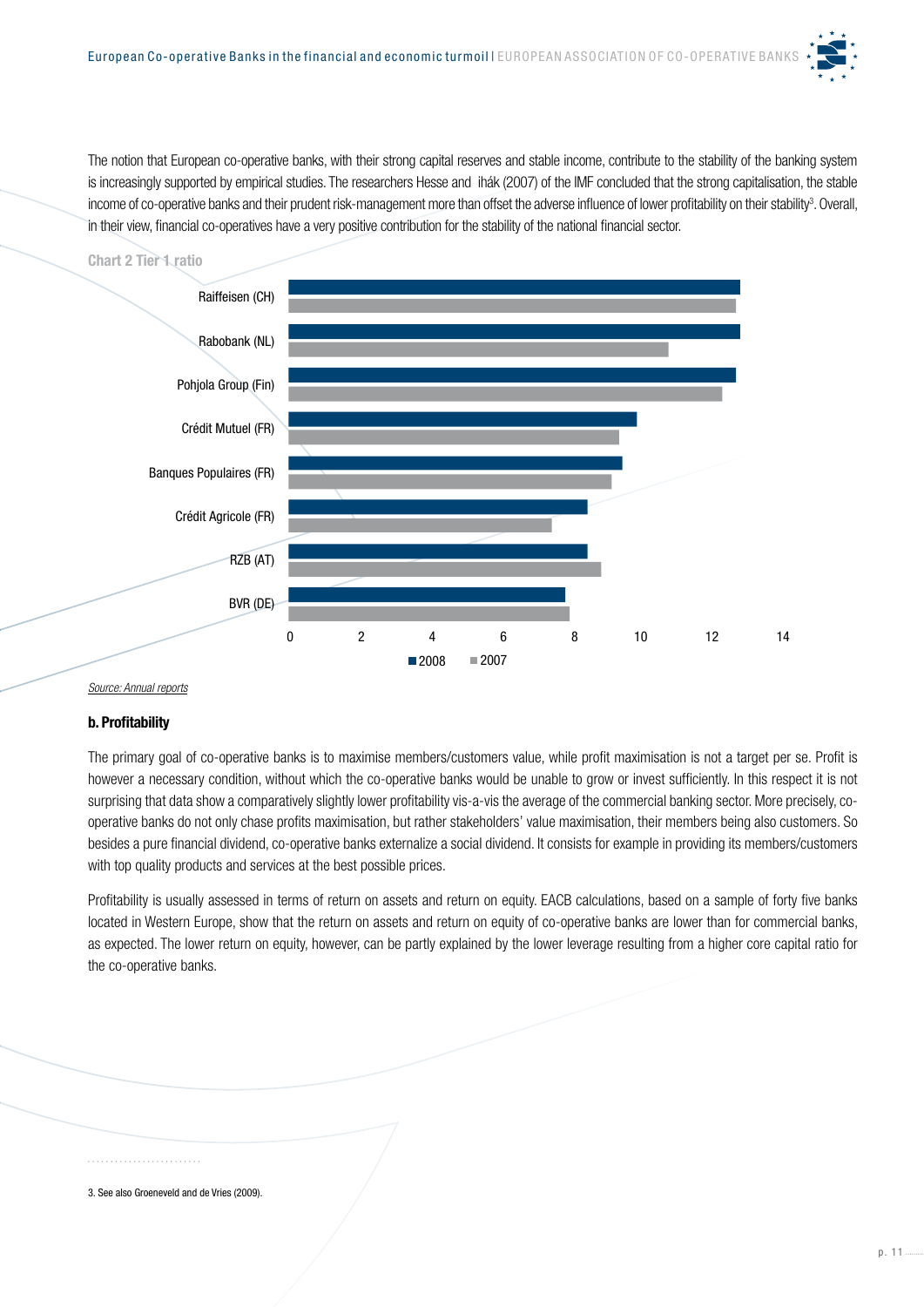**Table 1 Average financial performance of banks, 2002-2007 (sample)** 

|                     | <b>Co-operative Banks</b><br>$(N=9 / 0=53)$<br>Percentage (standard deviation) | <b>Commercial Banks</b><br>$(N=36 / 0=159)$<br>Percentage (standard deviation) |
|---------------------|--------------------------------------------------------------------------------|--------------------------------------------------------------------------------|
| ROE                 | 9.3(4.5)                                                                       | 13.4(8.5)                                                                      |
| <b>ROA</b>          | 0.4(0.2)                                                                       | 0.5(0.3)                                                                       |
| Core capital ratio  | 4.7(1.4)                                                                       | 3.6(1.4)                                                                       |
| Tier 1 ratio        | 9.2(1.4)                                                                       | 8.4(1.4)                                                                       |
| Cost / Income ratio | 62(6.7)                                                                        | 61(13.3)                                                                       |

Source: Rabobank calculations (2008) based on annual reports. Figures are based on 45 large banks established in Western Europe. N=number of banks. O=number of *observations during 2002-2007.*

#### **c - Efficiency (cost/income ratio)**

EACB calculations show that, in the period from 2002-2007, most co-operative banks in Western European countries operated more efficiently than commercial banks (see chart 3).

**Chart 3 Cost / income ratio by country (2002 – 2007)4**



#### *Source: Calculations by Rabobank based on annual reports and ECB data*

The cost/income ratio of the co-operative banks improved significantly on average between 2002 and 2006 (chart 4). This can be explained by the fact that co-operative banks strive to serve the needs of their members/clients. Indeed, for co-operative banks it is further necessary to reduce their cost/income ratio to combine the value maximisation for clients and members with the necessity of being profitable.

#### 

4. Note: AT = Austria, CH = Switzerland, FR = France, DE = Germany , NL = Netherlands. The co-operative banks in these countries were compared with the total group of 45 banks.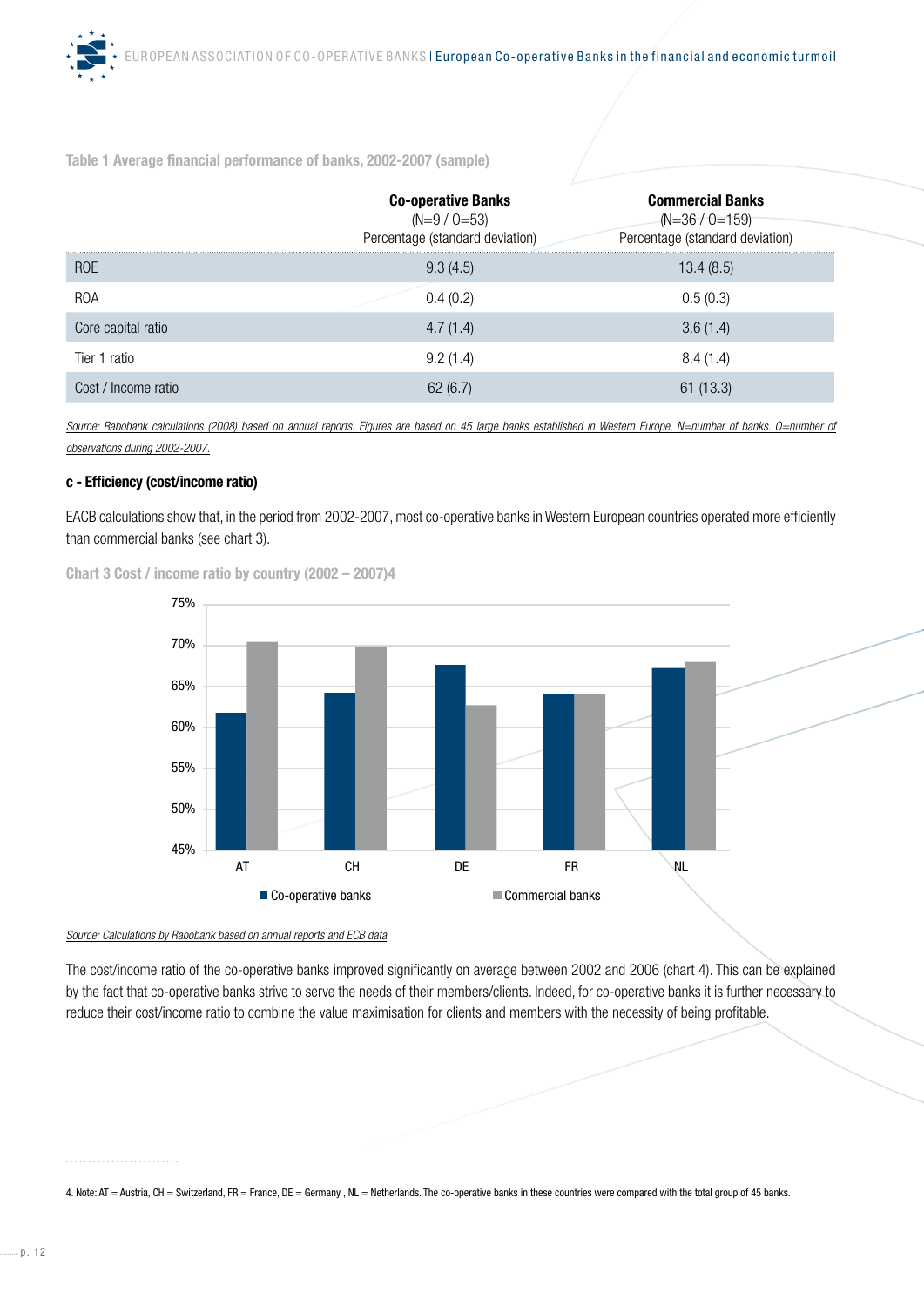



**Chart 4 Cost / income ratio of co-operative banks (2002 – 2007)5**

#### II.2 THE POSITION OF EUROPEAN CO-OPERATIVE BANKS

The success and popularity of co-operative banks has been increasing in recent years in Europe. A possible way to measure this is to quantify how many people have chosen to be members of co-operative banks as a percentage of the total population. This measure is the 'member-topopulation' ratio. Chart 5 displays the evolution of this ratio in fifteen EU countries (EU15)<sup>6</sup>. The same ratio is plotted for six European countries with a relatively large co-operative banking sector: Austria, Finland, France, Germany, Italy and the Netherlands (henceforth EU6).

In both the EU15 and EU6, an increase in the member-population ratio is discernible. The ratio in the EU6 is substantially higher and has increased from 14 to almost 17 percent between 1996 and 2008. This clearly shows an increasing popularity of the co-operative model. The underlying reasons for this popularity are hard to isolate and are of a financial and immaterial nature. What is sure is that co-operative banks have succeeded in attracting new members with their products, services, co-operative business models or other distinguishing features. Cooperative banks appear to have found appropriate answers to the many trends and competitive challenges in the field of retail banking, by putting their members at the heart of the business. With conservative risk management and longer-time horizon views, co-operative banks have managed to restore the confidence of disoriented customers in these times of turbulences. Moreover the members-driven governance offers a good alternative to satisfy customers' appetite for having a say and exert control on how business is conducted and how their money is used.

The member-population ratios differ considerably across the EU15 countries. The highest ratios are found in Austria (28.5), followed by France (25.5), Finland (23) and Germany (19.8).

5. Note: The calculations cover Germany, France, Austria, the Netherlands and Switzerland. The data for 2008 are not yet available because not all annual reports have been published yet. 6. The EU15 area comprises Austria, Belgium, Denmark, Finland, France, Germany, Ireland, Italy, Greece, Luxembourg, the Netherlands, Portugal, Spain, Sweden, and the United Kingdom.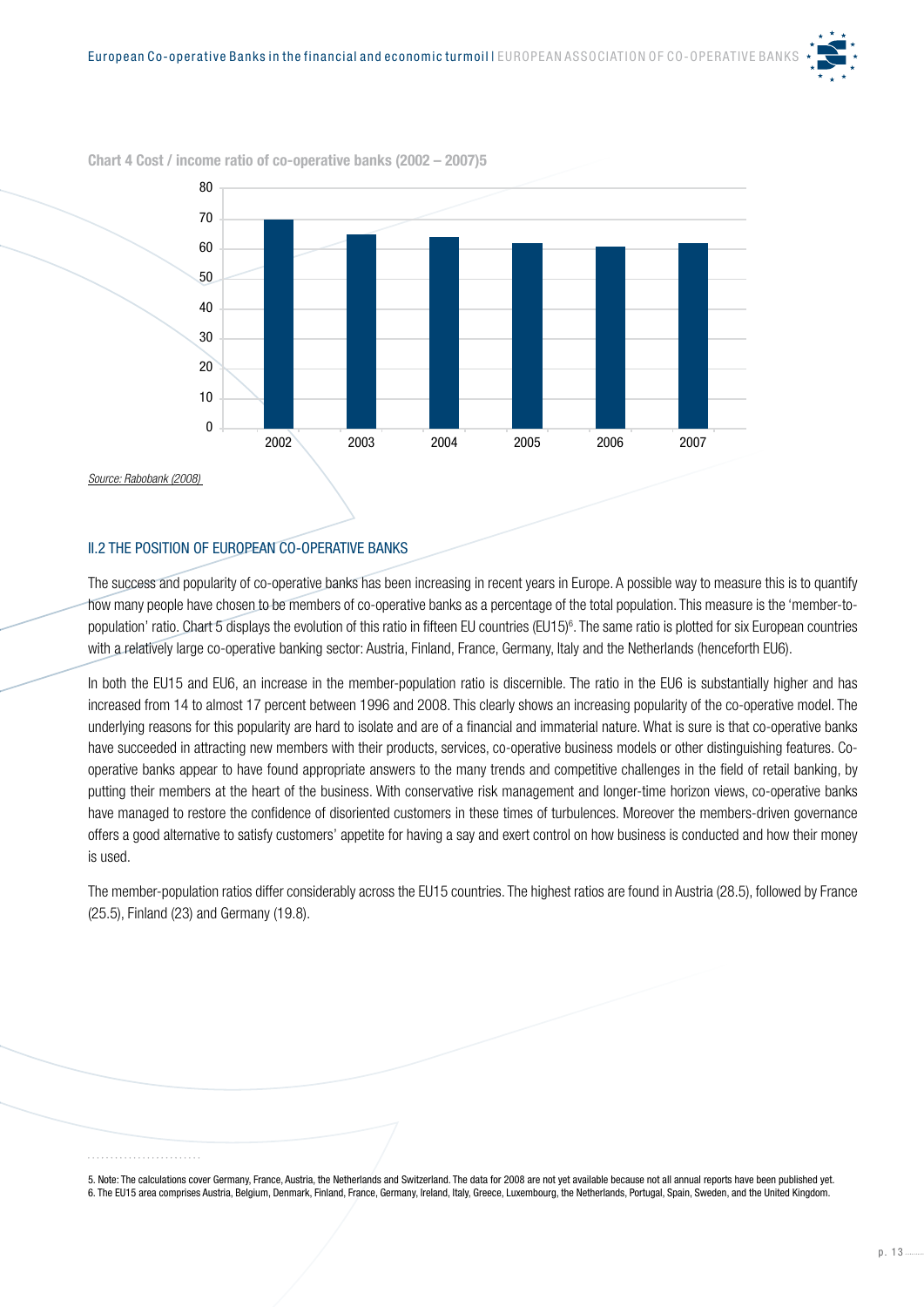

#### **Chart 5 Members as percentage of total population**



#### *Source: ECB and EACB figures.*

On average, co-operative banks in the EU15 were able to gradually increase their market shares in the loan and deposit markets over the last decade. The figures lead to conclude that the loan-to-deposit ratio is somewhat lower for co-operative banks than for commercial banks. This partly reflects their traditional strong position to attract local deposits.





*Source: Annual reports, EACB and ECB figures.*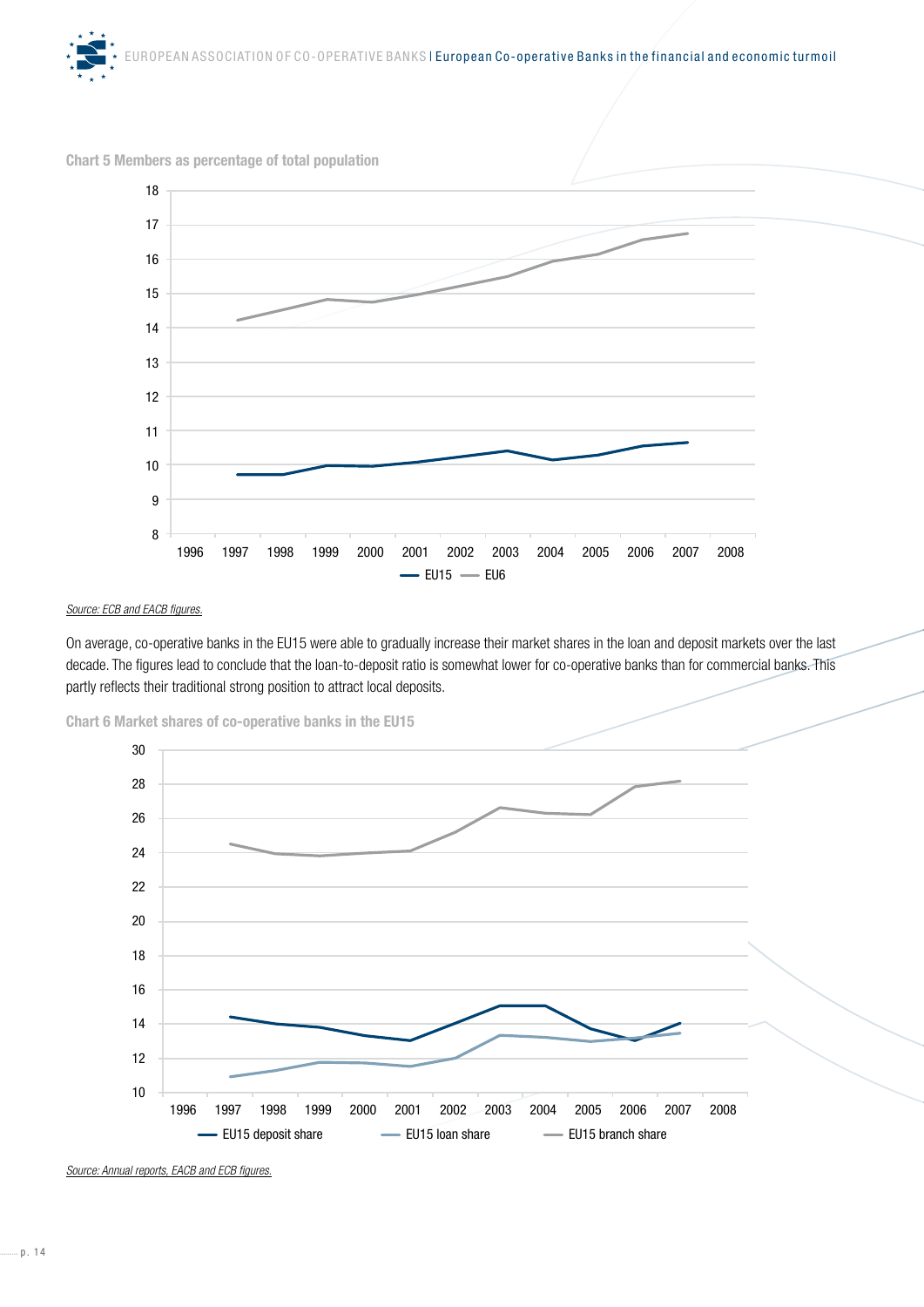

Although the market shares for deposits and loans (especially for households and SME's) are significant, the market shares on branch offices are even higher and can be more meaningful (chart 6)<sup>7</sup>. Over the last decade, co-operative banks have gained branch market share for two reasons. The first reason is that co-operative banks in France, Italy and Spain have expanded their branch office networks either organically or via acquisitions. The second explanation is that co-operative banks in eight EU countries have slimmed down the number of branch offices to a lesser extent than their competitors in the context of cost-cutting or efficiency programmes. As a result, co-operative banks have strengthened their local presence. This is an important development to underline in the context of a changing banking landscape and the expected return to a more stable banking model faithful to its original intermediation mission. In our EU6 panel of countries, co-operative banks currently own over 40 percent of all bank branches. Of course, many co-operative banks have also introduced or stimulated the use of cheaper virtual distribution channels, while remaining loyal to their core value of "proximity".

#### **II.3 CUSTOMER FOCUS IN TURBULENT TIMES**

As part of the economic system, co-operative banks are deemed to be suffering also from the global economic recession. Nevertheless, they have a crucial role to play in supporting their customers, whether they are households, SMEs or wholesale and to restore confidence in the banking sector and in the economy. With a satisfactory solvency ratio (the overall Tier 1 ratio of European co-operative banks at 31/12/2007 stood at around 8.5%) they are not being forced to resort to the recapitalisation plans put in place by the authorities and, if they do so resort to them, it is with the intention of sustaining a rate of growth in their lending tailored to a severely degraded and risky environment.

This relatively favourable position is key to continue fostering local development and to reinforce the commitment to the real economy. The figures concerning the credit growth in 4 European countries where co-operative banks have a strong presence are very comforting in this sense, even if the interpretation of these data should be cautious. In France, Germany, Italy and the Netherlands the credit growth of cooperative banks has remained significantly higher than that of the other banks (Chart 7)

**Chart 7- Credit Growth**



#### (France, Italy, Germany and the Netherlands) **Credit growth to non banks**

Sample of cooperative banks includes : all coop banks in France, Germany and Rabobank (NL). Italian cooperative banks included for the period 2000-2008.

#### *Sources: Central banks*

This is a strong indication of the commitment to remain connected to their members/clients through good and bad times, it also mirrors the strong capitalisation of co-operative banks as well as their ability to raise additional funding in the retail and wholesale markets.

7. The same holds for market shares for staff, albeit to a lesser extent.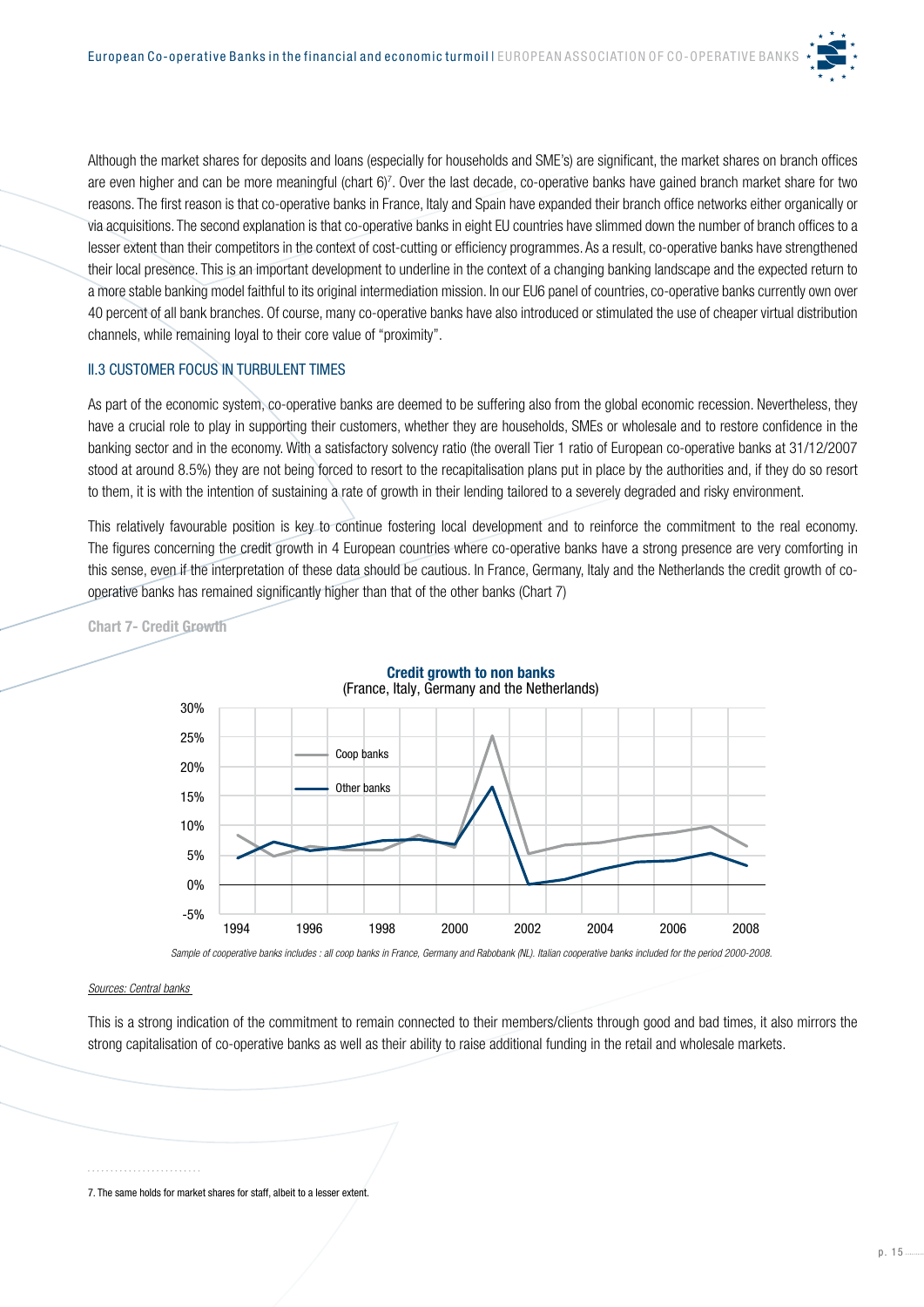

#### II.4 PROSPECTS FOR EUROPEAN CO-OPERATIVE BANKS

In the global financial system, integrity and ethics will play a growing role. Traditionally, the financial sector thrives on trust. In a sense, the 'new' characteristics of the global financial system have been part of co-operative banks' DNA from the start. In the words of the European Association of Co-operative Banks (EACB, 2005): *"The primary mission of co-operative banks is to promote the economic interest of their members, who are their customers. Co-operative banks strive to do so by offering quality products and services at attractive prices from the perspective of what is good for the customer. They have an impact presence on the conditions of products in the whole banking market and support the economic and social integration of individuals".*

This concise formulation embodies the roots of co-operative banking. The customer has always been at the core of their operations and, at a local level, members have a say in the local member bank's policy. As a summary of the previous analysis it could be concluded that 'the unique and defining characteristics of co-operative banks.' could be divided into six main categories (Groeneveld and Sjauw, 2009):

- Specific corporate governance: member ownership
- Customers' interests first
- High capitalisation, high rating and low funding costs
- Profit as a necessary condition
- Conservative business model: focus on retail banking
- Proximity to customers: dense branch networks

Co-operative banks are successful when they remain truthful to their original mission of maximising members and customers' value. The current crisis shows that in turbulent times, co-operative banks may have a 'co-operative or reputation premium", which can be related to their perceived status as safe havens due to their conservative approach to banking. Customers may also feel attracted to co-operative banks on the basis of 'soft' or 'emotional' factors, like appreciated differences in business principles, cultures or better scores on non-financial performance indicators than those of other banks.

Hence, European co-operative banks are well positioned for the future after the financial crisis. Their original business principles come very close to responsibility, proximity and solidarity requirements, that are more and more often expressed, as well as the characteristics of the new financial system. Co-operative banks have never pursued profit maximisation but aimed at maximising customer value instead. Thanks to their roots, they always had to take into account a broad range of stakeholders. This means that co-operative banks can be more externally oriented and could gain market shares if they are able to communicate their long standing distinguishing features in a credible way to the wider public.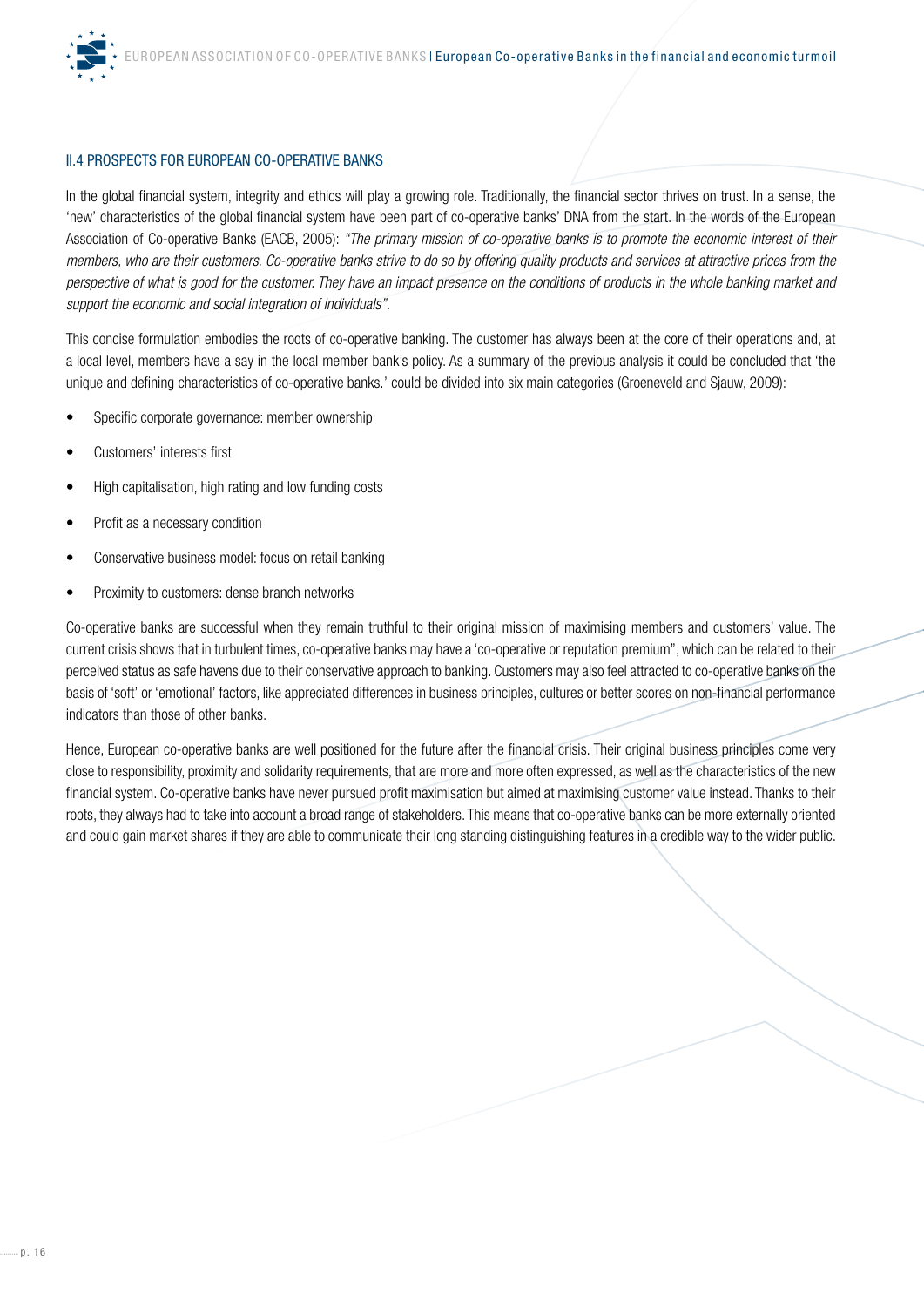

# III- Co-operative banks as a more sustainable lending model<sup>®</sup>.

To go further in the analysis, this conclusive chapter focuses on why differences between models in terms of corporate governance seem to be at the root of the high co-operative banks contribution to financial stability. The evolutionist theorem – suggesting that banks should give way to financial markets – had a lemma regarding the bank's company model: the most appropriate company model to support financial development was for the bank to be established as PLC, bearing the objective of maximising shareholder value. The model of the co-op bank was then depicted as archaic since, assigning value (also) to objectives different from maximising short-term profit and putting on the same par (at least in their statutes) – especially via the principle "one head one vote", irrespectively of the amount of shares actually held – the weight of each shareholder in the bank's choices, allows better representing all members.

The corporate governance of the co-op banks is under discussion. Some observers hold that it contributes to generate untouchable directors who will rarely be replaced and, thus, may act in a self-referential way. Though there is some truth in this claim, this reasoning neglects the possibility that the long tenure of co-op banks' directors is the inevitable price to pay to allow a wider representation of all members. Evidence shows it's the governance model of the co-op banks that seems at the basis of their lower profit volatility and that likely allows these banks to pursue longer-term objectives. It is also their governance that makes it more sustainable for the co-op banks to do business on the basis of a banking model which is not only OTH (originate to hold) but features the deep rooting of relationship banking. Thus, being more devoted to relationship banking and, so, better able to reduce the information asymmetries on borrowers, co-op banks are better able to overcome the market failure at the origin of the establishment of the bank.

However, irrespective of this, for many years we have seen a substantial dislike of co-op banks by lawmakers/supervisors. This determined a double subordination for the co-op banks: as their shareholder value homologues they were increasingly subordinated to financial markets in terms of their business model and, on top of that, they were also subordinated to the shareholder value banks in terms of their company model.

The crisis urges abandoning that negative prejudice. It is not by chance that co-op banks were less penalised than shareholder value banks during the crisis: they are better inclined to follow a business model having longer-term objectives and, as such, better suited to strengthen relationship banking and thus to favour responsible behaviour, in lieu of that irresponsible behaviour at the origin of the crisis. The arguments against the co-op governance model may be phrased in terms of the asymmetric information theory. Complex organizations systematically suffer from a moral hazard problem between owners and managers. An organization with a clear and unambiguous, measurable, objective has some advantages. Profit lends itself nicely to the definition of targets for the managers and therefore curtails discretionary behaviour and rent extracting by the managers.

However, for banks, this approach is too simplistic. The existence of banks depends as well on another sort of asymmetric information, the one between lenders and bo rrowers and to scale economies in monitoring and screening activities. Also, the fact that banks mainly borrow capitals from depositors makes them agents rather than principals in another relationship, the one between owners and depositors. The owners/managers moral hazard is still relevant, but judging the governance of banks on the basis of this only is absurd. We need a more general analysis to assess the ability of different models to overcome difficulties in the various imperfections the banks face. Unsurprisingly, then different types of institutions seem better suited to overcome different information problems. At each stage the link between the upper and the lower level features at least an agency relationship with moral hazard.

The level at which lies the most studied agency relationship so far is the one between borrowers and lenders. Dealing with this is the key reason behind the existence of banks. So, Banks' Owners & Managers are there to mitigate the basic agency conflict that exists between Depositors and Borrowers. However, there is a depositors/bank-owners agency conflict too. In turn, there is an agency conflict between bank owners (focusing on profit maximisation only) and managers (driven by other objectives, e.g. size and perks, raising intermediation costs): the for-profit banks seem to have an advantage only to deal with this conflict. Note that managers may be more interested than owners in the stability of the bank and, therefore, their presence may mitigate the owners' conflict with depositors. In sum a for-profit bank, as an organization that substitutes for markets, is useful and welfare-enhancing if the costs from the additional conflicts that it causes is lower than the costs of the original unmediated agency relationship.

<sup>8.</sup> This part is a conclusive contribution by Prof. Giovanni Ferri and draws on Coco and Ferri (2009). Prof. Ferri, Chairman of the Department of Economics & Mathematics University of Bari and member of the European Think Tank on co-operative banks.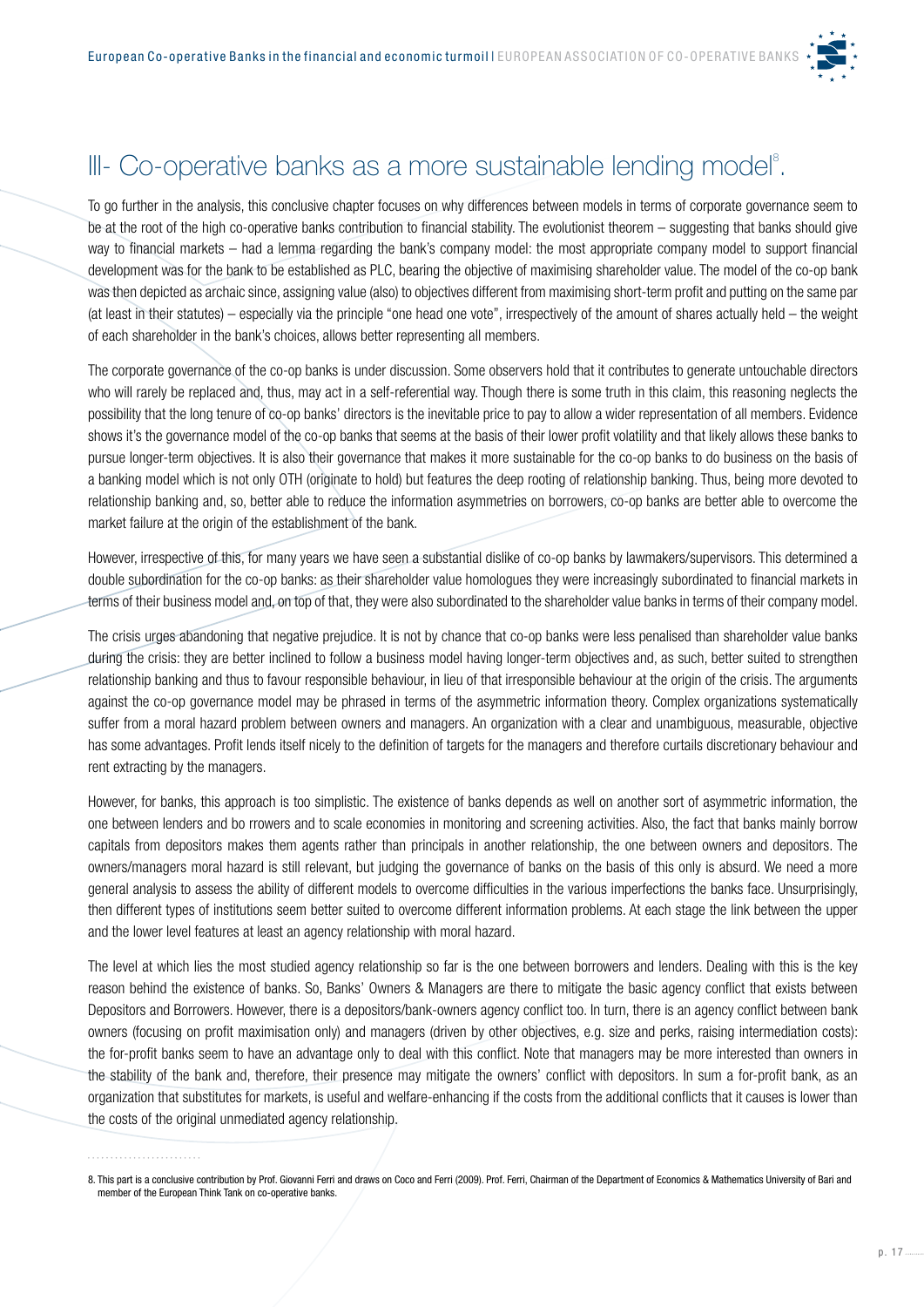So, the organizational structure should be evaluated on the total agency costs it delivers (not on a single stage of the chain) and analysing banks as other firms in competitive markets not plagued by asymmetric information markets is highly misleading. The approach used to dismiss the co-op bank governance is not based on economic theory and simply reflects a prejudice.

The key feature of co-op banks is that distinctions become more blurred: depositors/shareholders and members/borrowers often overlap. This dampens some conflicts of interests. Opportunistic behaviour is less likely as co-op bank members usually feature a network of linkages beyond the pure lending relationship have two positive effects: a) the stigma associated with a default is possibly larger; b) facilitating both screening and cross monitoring among members/borrowers. This favours SMEs. So, the co-op bank governance is appropriate at least sometimes. Thus, the most sensible policy approach is not to choose a fixed governance as the one preferable in every context. It's reasonable encouraging governance diversity to ensure that the most appropriate ones emerge naturally as the winners. Of course, here levelling the playing field would not necessarily entail enforcing the same regulation on every type of intermediary. As seen, the perils for bank instability come mainly from bank owners' perverse incentives and, therefore, from the agency problem between them and depositors. This problem seems less important in co-op banks as the Owners-Members are, for an important part, also Depositors. Also, the fact that profit is not the (only) objective of co-op banks considerably dampens the incentive to increase risk taking. Prudential regulation could thus theoretically be less necessary for this type of intermediaries. Limits to the discretion of Managers on the contrary may be more useful than in traditional for-profit banks.

While financial markets tend to be more cyclical than banks, even within banks some types may be less pro-cyclical than others. Banks maximising value for all members (co-op banks) may be better able than shareholder value maximising banks to overcome the asymmetric information problems between depositors and borrowers, while reducing also the overall conflicts of interests affecting the entire intermediation chain. Thus, co-op banks should be more stable than the other banks, as risk tends to be pro-cyclical. Also, when the economy's price system is distorted by a financial bubble the risk-seeking incentive for shareholder value banks is amplified too as it becomes very difficult for supervisors to spot it and curb it. This finds support in various papers (published at the IMF and by independent academics) concluding that co-op banks tend to be more stable because of their lower return volatility. While co-op banks' larger focus on traditional bank intermediation – and less on financial market related activities – explains part of this, the literature also finds that some of their lower volatility is germane to their co-op corporate governance model.

# Conclusion - Co-operative banks are major economic actors

The special position of European co-operative banks clearly stands out from the analysis in this report. Co-operative banks have acted and performed differently in the run-up and aftermath of the financial crisis than commercial banks. This can be largely attributed to their distinctive governance based on member ownership. As a result co-operative banks are characterized by a longer term orientation where profit maximization is not a goal per se, more prudent business model with a strong capitalization and focus on retail banking. This strategic path has clearly proven successful in the run of the financial crisis. The strongest proof of the popularity and vibrancy of the co-operative banking model is the strengthening of their overall market positions over the past decade.

Their financial solidity and consistent business model have also been beneficial for the stability of national financial systems. In the context of the economic recession, co-operative banks were well aware of their social and economic responsibility. Based on credit growth data, they remained well equipped to grant loans to firms and private households, thus supporting the real economy. In light of all the fundamental changes ensuing from this crisis for the financial sector, co-operative banks seem well positioned for the future too. In short, two key words may describe co-operative banks attitude, in the current context: responsibility and commitment.

Responsibility, as they never contributed to the disequilibrium that led to the crisis. On the contrary, they tried to stick to their members and clients needs, offering them products adapted to their needs, and respectful to the basic long term security rules.

Commitment, as they work hard to foster the economic recovery, starting from the local level, the tissue of our economies. It is the meaning of their commitment towards the citizens of Europe.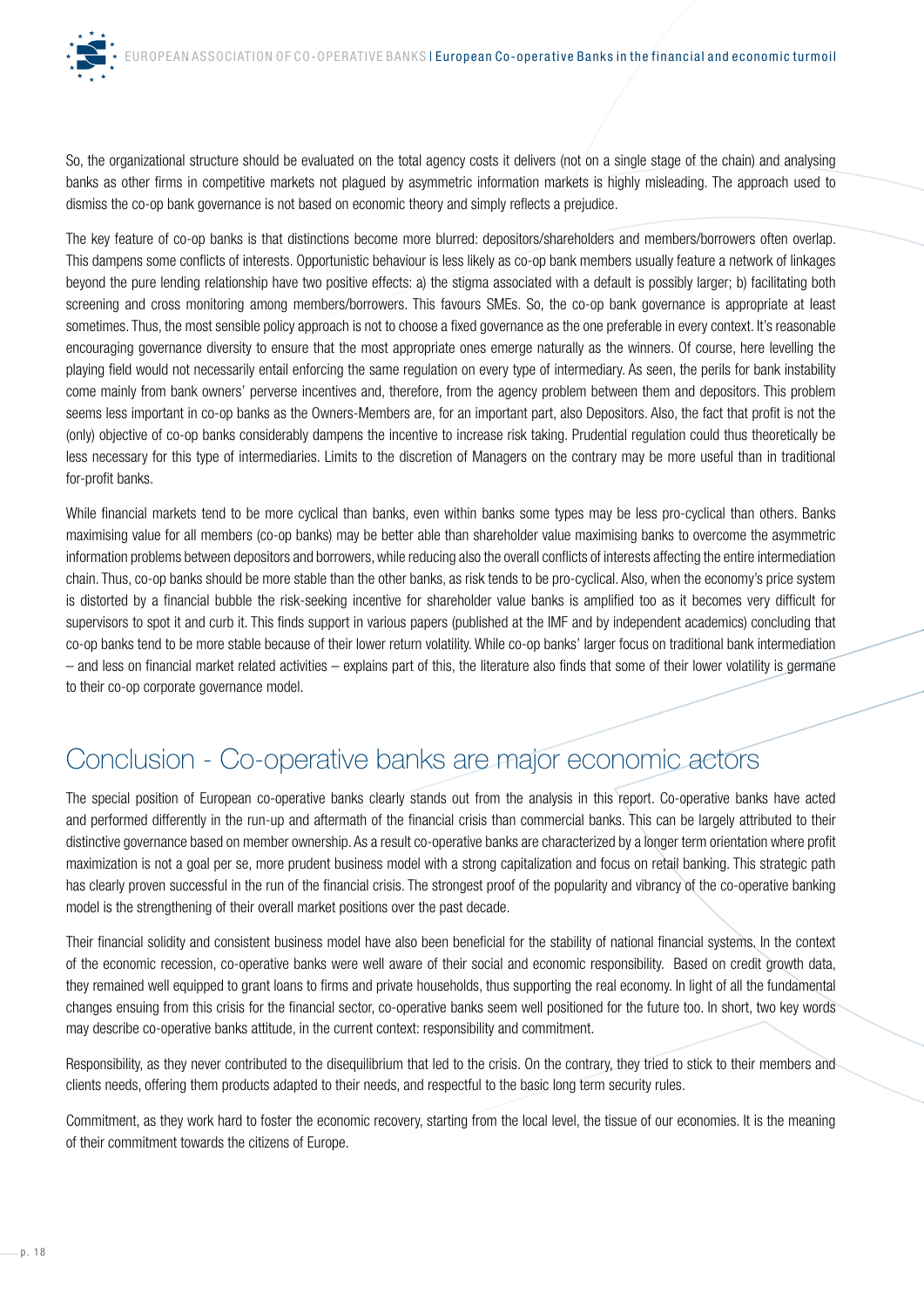

#### References

Coco G. and G. Ferri (2009), "From shareholder to stakeholder finance: a more sustainable lending model", International Journal of Sustainable Economy, forthcoming.

Cuevas C.E. and Fischer K.P. (2006), "Co-operative Financial Institutions, Issues in Governance, Regulation, and Supervision", World Bank Working Paper n°82.

EACB (2005), Corporate Social Responsibility (CSR): The Performance of Co-operative Banks.

EACB (2006), Corporate Governance Principles in Co-operative Banks.

EACB (2006), Co-operative Banks in Europe: values and practices to promote development

EACB (2007), Co-operative banks: catalysts for economic and social cohesion in Europe.

EACB (2007), 60 million members in co-operative banks: what does it mean?

Fonteyne W. (2007), "Co-operative Banks in Europe - Policy Issues", IMF Working Papers No. 07/159, July.

Groeneveld J.M. and A. Sjauw-Koen-Fa (2009), "Co-operative banks in the new financial system", Rabobank Group, report prepared for the Duisenberg Lecture at the annual meeting of the IMF and World Bank in Istanbul, Turkey, October.

Groeneveld J.M. and B. de Vries (2009), "European co-operative banks: first lessons from the subprime crisis", Working Paper, Rabobank.

Guider H. and Roux. M (2009), « La banque co-operative en Europe", Revue Banque

Hesse H. and M. Cihák, (2007) "Co-operative Banks and Financial Stability". IMF Working Paper No. 07/02, January.

Oliver Wyman (2008), Co-operative banks: customer champion.

Philippe J. et Patrick Faivre : Le co-opérativisme, un modèle pour la banque après la crise ? (Revue internationale de projectique, 2009/2, Université De Boeck)

Pouzet M. and Maffesoli M.: Mutualisme financier, société de personnes et postmodernité (CNRS Editions, 2009)

Talgorn C.: Innovations technologiques et mutualisme (Horizons bancaires, décembre 2009, à paraïtre)